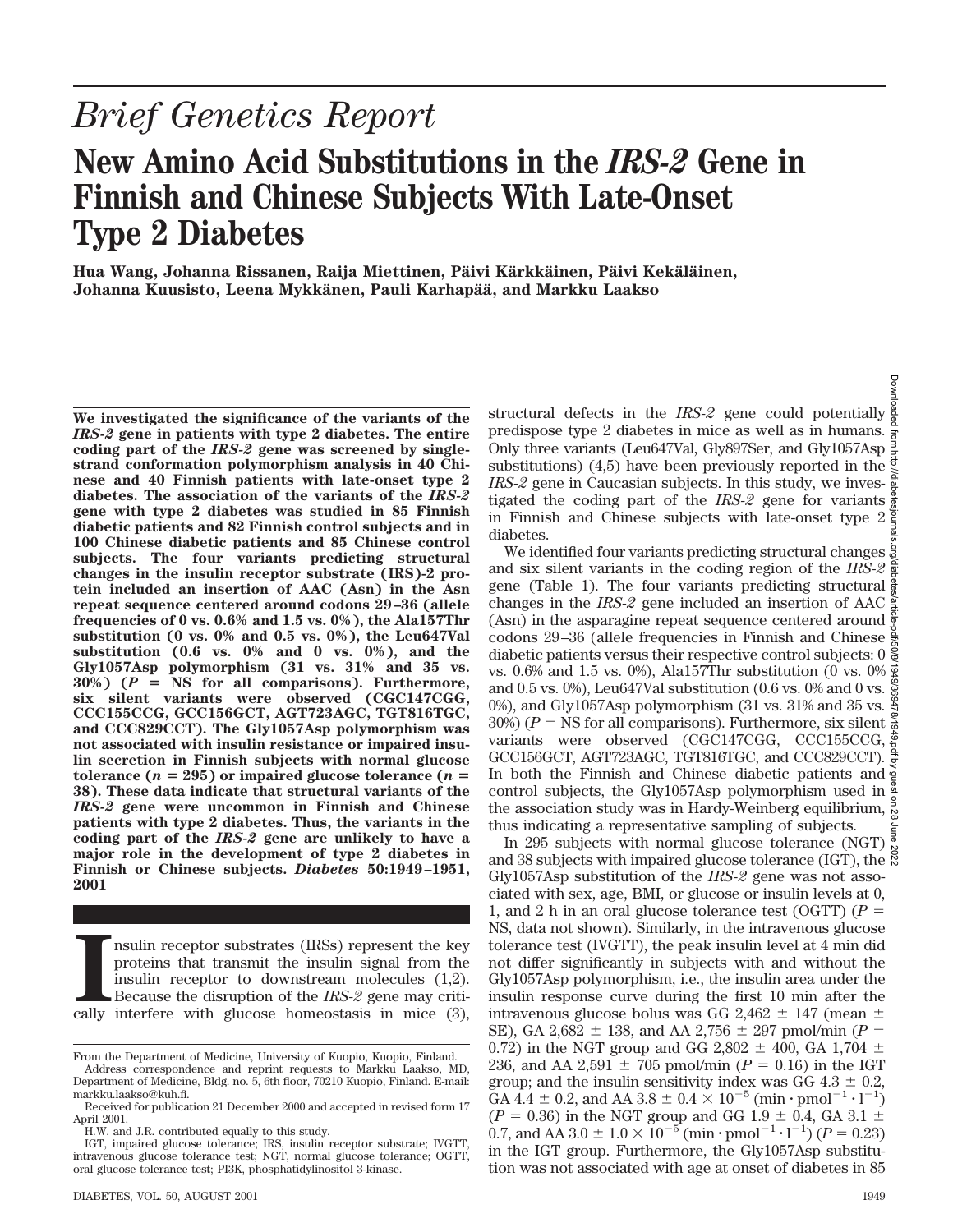#### TABLE 1

Allele frequencies (number of alleles) of the variants observed in the *IRS-2* gene in Chinese and Finnish patients with type 2 diabetes or in the respective control subjects

|                   |       |                             |                             | Chinese patients               |                                            | Finnish patients               |                                           |
|-------------------|-------|-----------------------------|-----------------------------|--------------------------------|--------------------------------------------|--------------------------------|-------------------------------------------|
| <b>Nucleotide</b> | Codon | <b>Nucleotide</b><br>change | Amino acid<br>change        | Control subjects<br>$(n = 85)$ | Type 2 diabetic<br>patients<br>$(n = 100)$ | Control subjects<br>$(n = 82)$ | Type 2 diabetic<br>patients<br>$(n = 85)$ |
| 85                | 29    | Insertion AAC               | Asn $8 \rightarrow$ Asn $9$ | $\overline{0}$                 | 0.015(3)                                   | 0.006(1)                       | $\theta$                                  |
| 441               | 147   | $CGC \rightarrow CGG$       |                             | ND                             | $0.005(1)$ *                               | ND                             | $0^*$                                     |
| 465               | 155   | $CCC \rightarrow CCG$       |                             | ND                             | $0.005(1)$ *                               | ND                             | $0*$                                      |
| 468               | 156   | $GCC \rightarrow GCT$       |                             | ND                             | $0.005(1)$ *                               | ND                             | $0*$                                      |
| 469               | 157   | $GCC \rightarrow ACC$       | Ala $\rightarrow$ Thr0      |                                | 0.005(1)                                   | $\theta$                       | $\left( \right)$                          |
| 1939              | 647   | $CTG \rightarrow GTG$       | $Leu \rightarrow Val$       | $\theta$                       | $\Omega$                                   | $\Omega$                       | 0.006(1)                                  |
| 2169              | 723   | $AGT \rightarrow AGC$       |                             | ND                             | $0.560(112)*$                              | ND                             | $0.359(61)*$                              |
| 2448              | 816   | TGT→TGC                     |                             | ND                             | $0.450(90)*$                               | ND                             | $0.641(109)*$                             |
| 2487              | 829   | $CCC \rightarrow CCT$       |                             | ND                             | $0.450(90)*$                               | ND                             | $0.512(87)$ *                             |
| 3170              | 1057  | $GGC \rightarrow GAC$       | $\rm Gly\rightarrow Asp$    | 0.300                          | 0.350(70)                                  | 0.305(50)                      | 0.312(53)                                 |

\*Determinated in 40 subjects with type 2 diabetes. ND, not determined.

Finnish patients with type 2 diabetes or insulin resistance (estimated with a euglycemic clamp) or in 82 healthy Finnish control subjects  $(P = NS)$  (data not shown).

The 5' half of the *IRS-2* gene contains the highly conserved PH and PTB sequences that target IRS-2 to the cell membrane and insulin receptor (IR), respectively (1). The IR–IRS-2 interaction results in phosphorylation of several tyrosine sites throughout IRS-2, which creates binding sites for downstream SH2-containing molecules. Low frequency of the variants in the 5' half of the *IRS-2* gene (allele frequencies  $\sim$ 1% in diabetic patients) may reflect the functional significance of this part of the protein. Although these infrequent variants are not located at the known active sites of IRS-2, effects on the stereo chemical structure of the molecule are possible. The novel insertion variant of the asparagine repeat sequence in codons 29–36 (Asn8/Asn9) (two nucleotides upstream from the beginning of the PH domain) was observed in three Chinese diabetic patients and in one Finnish control subject, and thus was not specific to diabetic subjects. The novel Ala157Thr substitution observed in one Chinese diabetic patient predicts a nonconservative substitution of the hydrophobic alanine to the hydrophilic threonine at the conserved site of the IRSs. The previously reported Leu647Val substitution (5) was found in one Finnish diabetic patient. In functional tests, the binding of IRS-2 to IR or  $p85\alpha$  of phosphatidylinositol 3-kinase (PI3K) was not altered in IRS-2 carrying the Leu647Val variant (5), which argues against altered metabolic signaling through PI3K but does not exclude altered signaling through other downstream molecules.

In the 3' half of the *IRS-2* gene, which shows a weaker structural similarity with other members of the IRS family (4), we found three common silent variants along with the previously reported Gly1057Asp polymorphism (5) near the 3' end of the *IRS-2* gene. A previous study in Caucasian glucose-tolerant subjects (5) showed that homozygous subjects for the Gly1057Asp polymorphism had  $\sim$ 25% decreased fasting, 30- and 60-min insulin, and C-peptide concentrations in an OGTT  $(P < 0.01)$ . In another study on Caucasian subjects, the Asp1057 allele of the variant represented a protective factor against type 2 diabetes in subjects with BMI  $\langle 27 \text{ kg/m}^2 (P = 0.038)$ , and the Asp1057

allele was associated with a low fasting C-peptide level in healthy control subjects  $(P = 0.02)$  (6). However, we did not observe any influence of the Gly1057Asp polymorphism on insulin secretion (OGTT and IVGTT) or insulin sensitivity in 295 middle-aged subjects with NGT or in 38 subjects with IGT. Previously described Gly879Ser substitution was not observed in Finnish or Chinese diabetic patients (4).

In conclusion, two novel amino acid variants were  $\frac{3}{9}$ described and identified in the coding region of the *IRS-2* gene. Because no associations of these variants with type 2 diabetes, impairment of insulin secretion, or insulin resistance were found, it is unlikely that the *IRS-2* gene plays a major role in the development of type 2 diabetes in  $\frac{1}{2}$ Finnish and Chinese subjects. Our conclusion is in agreement with a recent study (7) showing that a polymorphic  $\frac{8}{9}$ marker in the *IRS-2* gene was not linked to type 2 diabetes in Caucasian families, excluding the *IRS-2* gene as a major predisposing gene to this disease.

#### **RESEARCH DESIGN AND METHODS**

**Subjects.** The single exon of the *IRS-2* gene was initially screened in 40  $\frac{\infty}{6}$ Finnish (age at diagnosis  $53 \pm 1$  years) and 40 Chinese (age at diagnosis  $54 \pm \frac{2}{8}$ 1 years) patients with late-onset type 2 diabetes. The Finnish diabetic patients had reported a positive family history of type 2 diabetes. The variants  $\breve{\aleph}$ predicting structural changes in the *IRS-2* gene were investigated in additional samples of 45 Finnish diabetic patients, 82 Finnish control subjects, 60 Chinese diabetic patients, and 85 Chinese control subjects. The expanded group of 85 Finnish unrelated diabetic subjects (43 men and 42 women, aged  $67 \pm 1$  years, BMI 29.4  $\pm$  0.5 kg/m<sup>2</sup>) (8) and 82 unrelated healthy control subjects (82 men, aged  $54 \pm 1$  years, BMI 27.2  $\pm$  0.5 kg/m<sup>2</sup>) (9) participating in this study were randomly selected from our previous population studies from eastern Finland. The expanded group of 100 Chinese unrelated diabetic patients (43 men and 57 women, aged 60  $\pm$  1 years, BMI 25.3  $\pm$  0.3 kg/m<sup>2</sup>) were randomly chosen from outpatient clinics in the southwestern part of China, and 85 control subjects (30 men and 55 women, aged  $52 \pm 1$  years, BMI  $26.6 \pm 0.3$  kg/m<sup>2</sup>) consisted of healthy unrelated subjects living in the same area. Furthermore, separate samples of 295 Finnish subjects with NGT (150 men and 145 women, aged  $44 \pm 1$  years, BMI  $25.6 \pm 0.2$  kg/m<sup>2</sup>) and 38 Finnish subjects with IGT (15 men and 23 women, aged  $51 \pm 2$  years, BMI 28.4  $\pm$  0.8 kg/m2 ) from our previous population study (10), diagnosed by an OGTT (75-g glucose) after a 12-h overnight fast (11), were used to investigate the effect of the Gly1057Asp polymorphism on insulin secretion. The study was approved by the local ethics committees and was in accordance with the Helsinki **Declaration** 

**Methods.** Insulin secretion was assessed with an OGTT and an IVGTT, and insulin sensitivity was estimated with the insulin sensitivity index based on